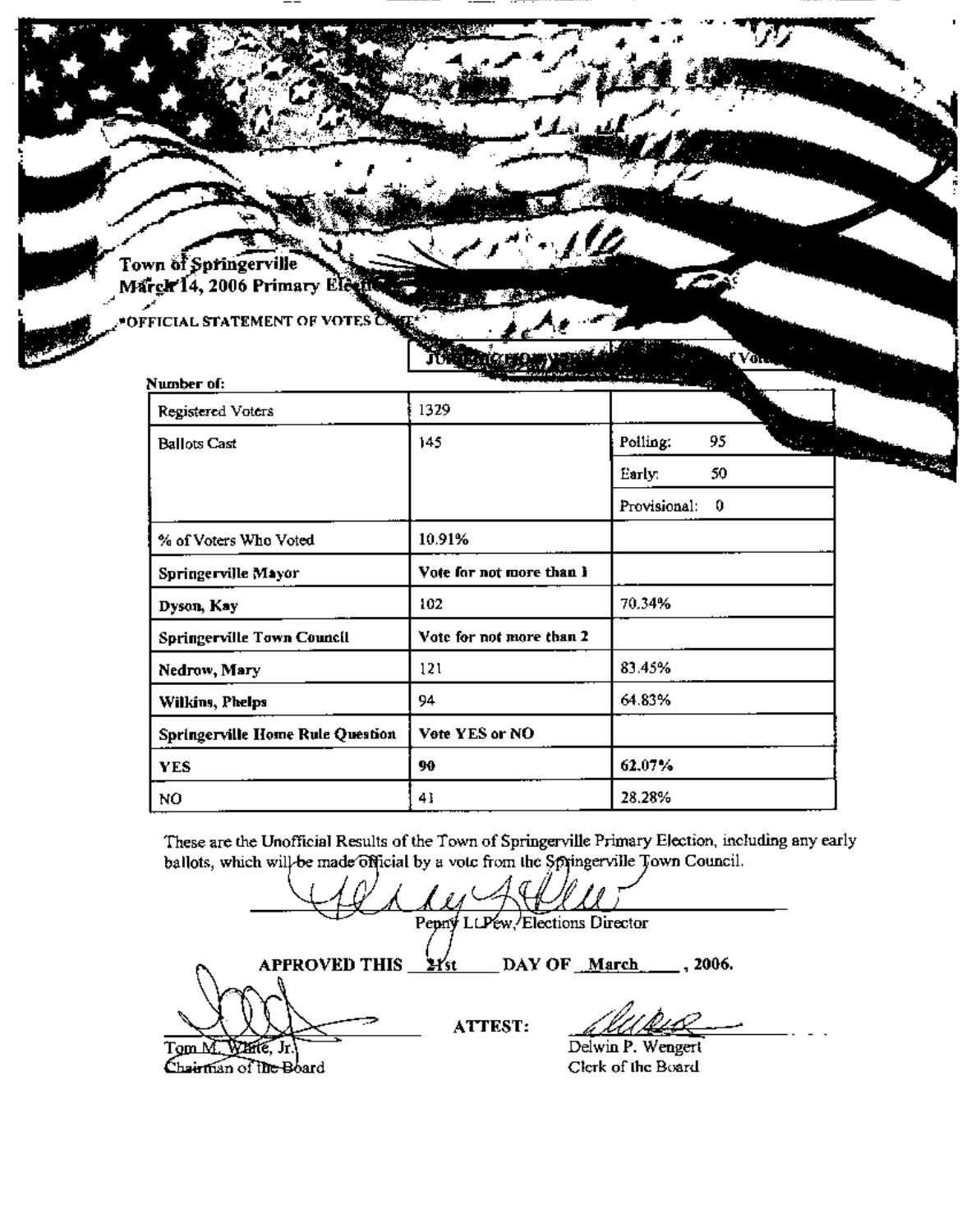# Statement of Votes Cast March 2006<br>SOVC For Jurisdiction Wide, All Counters, All Races

Date:03/15/06<br>Time:12:05:05<br>Page:4 of 6

 $\cdot$ 

|                        | Springerville Home Rule |                      |             |                |     |        |    |        |  |
|------------------------|-------------------------|----------------------|-------------|----------------|-----|--------|----|--------|--|
|                        | Keg.<br>Vaters          | <b>Times Counted</b> |             | Total<br>Votes | YES |        | NO |        |  |
| Jurisdiction Wide      |                         |                      |             |                |     |        |    |        |  |
| Town of Eagar          |                         |                      |             |                |     |        |    |        |  |
| Polling                |                         |                      |             |                |     |        |    |        |  |
| Early                  |                         |                      |             |                |     |        |    |        |  |
| Frov                   |                         |                      |             |                |     |        |    |        |  |
| Total                  | ٠                       |                      |             |                |     |        |    |        |  |
| Town of Springerville. |                         |                      |             |                |     |        |    |        |  |
| Polling                | 1329                    |                      | 95 100.00%  | 88             | 55. | 57.89% | 33 | 34.74% |  |
| <b>Carly</b>           | 1329                    |                      | 50 100.00%  | 43             | 35. | 70.00% | 8  | 16,00% |  |
| Prov                   | 1329                    | 0                    |             | D              | o   |        | 0  |        |  |
| Total                  | 1329                    |                      | 145 100.00% | 131            | 90. | 62.07% | 41 | 23.28% |  |
| Toml                   |                         |                      |             |                |     |        |    |        |  |
| Polling                | 1329                    |                      | 95 100,00%  | 88             | 55. | 57.89% | 33 | 34.74% |  |
| Early                  | 1329                    |                      | 50 100.00%  | 43             | 35  | 70.00% | 8  | 16.00% |  |
| Prov                   | 1329                    | Ω                    |             | 0              | Û   |        | o  |        |  |
| Total                  | 1329                    |                      | 145 IDO.OD% | 131            | 90. | 62.07% | 41 | 28.28% |  |

Ŧ

### $\sim$ ĵį.

 $\mathbf{L}$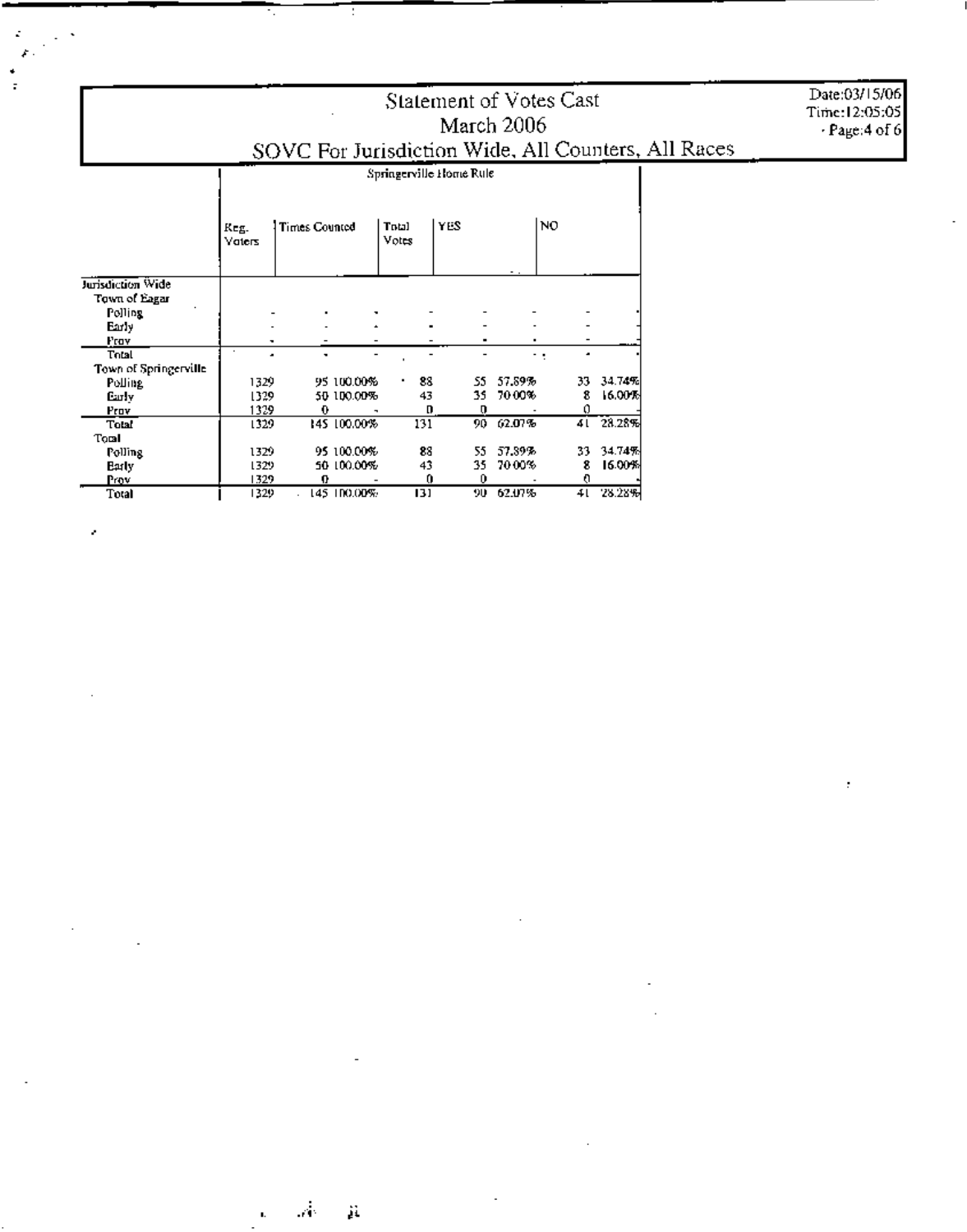## Statement of Votes Cast March 2006 SOVC For Jurisdiction Wide, All Counters, All Races

Date:03/15/06<br>Time:12:05:05 Page:5 of 6

 $\epsilon$ 

|                       | Reg.<br>Voters | Times Counted |             | Total<br>Votes | DYSON, KAY |        | Write-In Votes |       |
|-----------------------|----------------|---------------|-------------|----------------|------------|--------|----------------|-------|
| Jurisdiction Wide     |                |               |             |                |            |        |                |       |
| Town of Eagar         |                |               |             |                |            |        |                |       |
| Polling               |                |               |             |                |            |        |                |       |
| Early                 |                | ٠             |             |                |            |        |                |       |
| Prov                  |                |               |             |                |            |        |                |       |
| Total                 |                | ۰             |             |                |            |        |                |       |
| Town of Springerville |                |               |             |                |            |        |                |       |
| Poiling               | 1329           |               | 95 100.00%  | 70             | 64         | 67.37% | б.             | 6.32% |
| Early                 | 1329           |               | 50 100 00%  | 40             | 38.        | 76.00% | 2              | 4.00% |
| Prov                  | 1329           | Ω             |             | 0              | o          |        | O              |       |
| Total                 | 1329           |               | 145 100.00% | 110            | 102        | 70.34% | B              | 5.52% |
| Total                 |                |               |             |                |            |        |                |       |
| <b>Polling</b>        | 1329           |               | 95 100.00%  | 70             | 64         | 67.37% | 6              | 6.32% |
| Early.                | 1329           |               | 50 100 00%  | 40             | 38         | 76.00% | 2              | 4.00% |
| Prov                  | 1329           | 0             |             | O.             |            |        |                |       |
| Total                 | 1329           |               | 145-100.00% | LIO.           | 102        | 70.34% | К              | 5.52% |

 $\sim$ 

 $\sim$  .